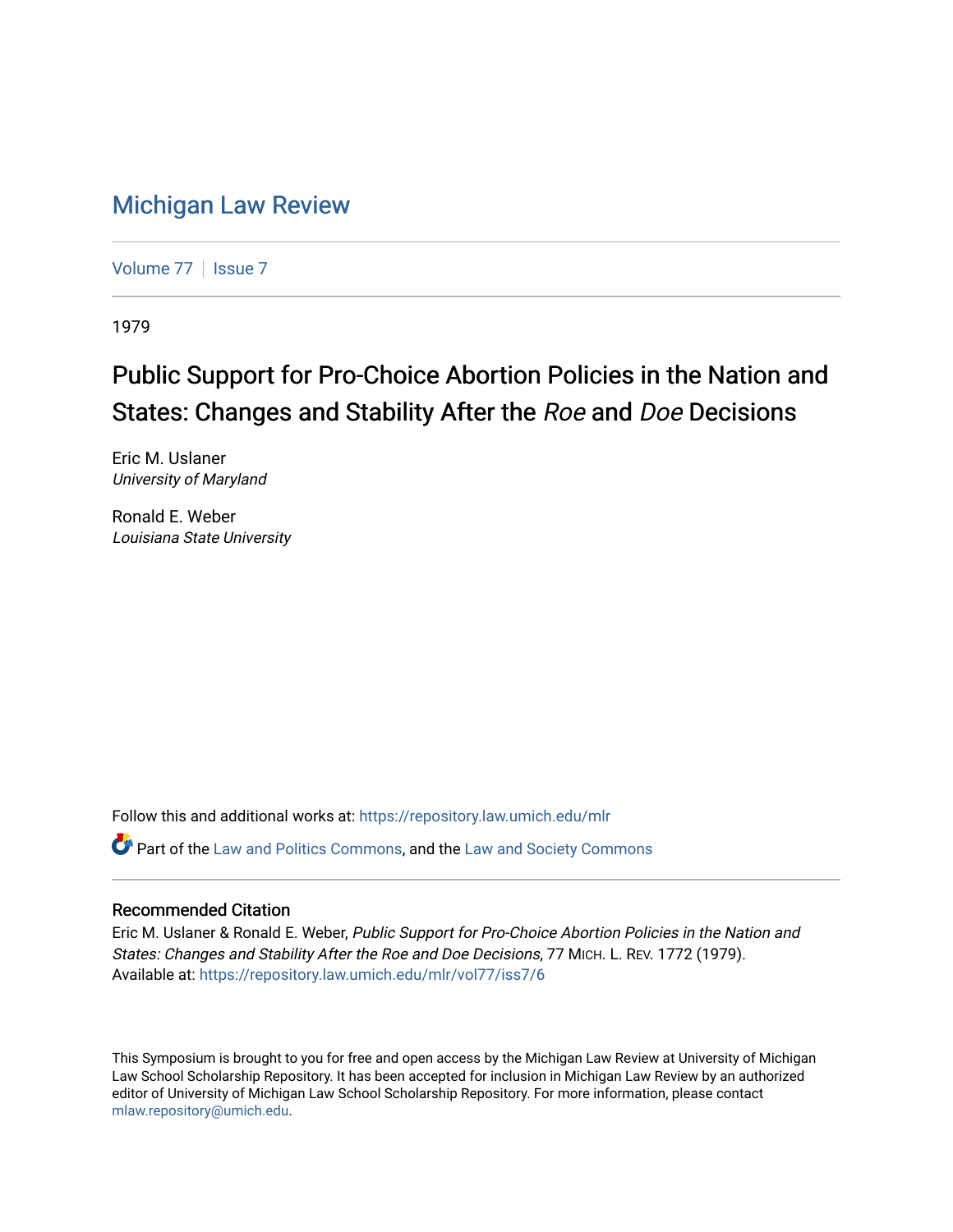# **PUBLIC SUPPORT FOR PRO-CHOICE ABORTION POLICIES IN THE NATION AND STATES: CHANGES AND STABILITY AFTER THE** *ROE* **and** *DOE* **DECISIONSt**

# *Eric M. Uslaner\* Ronald E. Weber\*\**

"The Supreme Court," according to the legendary Mr. Dooley, "follows the election returns." 1 In 1973, the Court's two landmark decisions, *Roe v. Wade*<sup>2</sup> and *Doe v. Bolton*,<sup>3</sup> struck down statutes in the forty-six states where abortions were not permitted under any circumstances or were allowed only to save the life of the woman during the first three months of pregnancy. There had been a considerable increase in the level of support for the pro-choice position among the public in the few years preceding *Roe* and *Doe.* But did the decisions themselves lead to even more public support for that position? What variations do we find among the states and where has the increase in public support for the pro-choice position seemed the most dramatic? Finally, what has been the impact of the abortion controversy on the political process?

We shall examine these questions here and suggest some tentative answers. First, we shall consider the available national poll evidence. Second, we shall examine variations in political opinion on abortion policies in the states. Finally, we shall examine the abortion controversy as it has affected legislative decision making and electoral politics. When we consider the variations among the states, we shall present estimates of state public opinion on abortion policy through a computer simulation technique,

2. 410 U.S. 113 (1973).

 $\overline{\phantom{a}}$ 

3. 410 U.S. 179 (1973).

1772

t The support of the General Research Board of the Graduate School, University of Maryland - College Park and the Office of Research and Advanced Studies, Indiana University is gratefully appreciated. We are also grateful to John Mulligan of the *Providence Journal and Bulletin.* The Political Science Laboratory and Data Archive at Indiana University provided the necessary staff support for the data analysis.

<sup>\*</sup> Associate Professor of Government and Politics, University of Maryland - College Park. B.A. 1968, Brandeis University; M.A. 1970; Ph.D. 1973, Indiana University.  $-$  Ed.

<sup>\*\*</sup> Professor of Political Science, Louisiana State University. B.A. 1964, Macalester College; Ph.D. 1969, Syracuse University. - Ed.

<sup>1.</sup> *Quoted in* R. CLAUDE, THE SUPREME COURT AND THE ELECTORAL PROCESS at xiv (1970).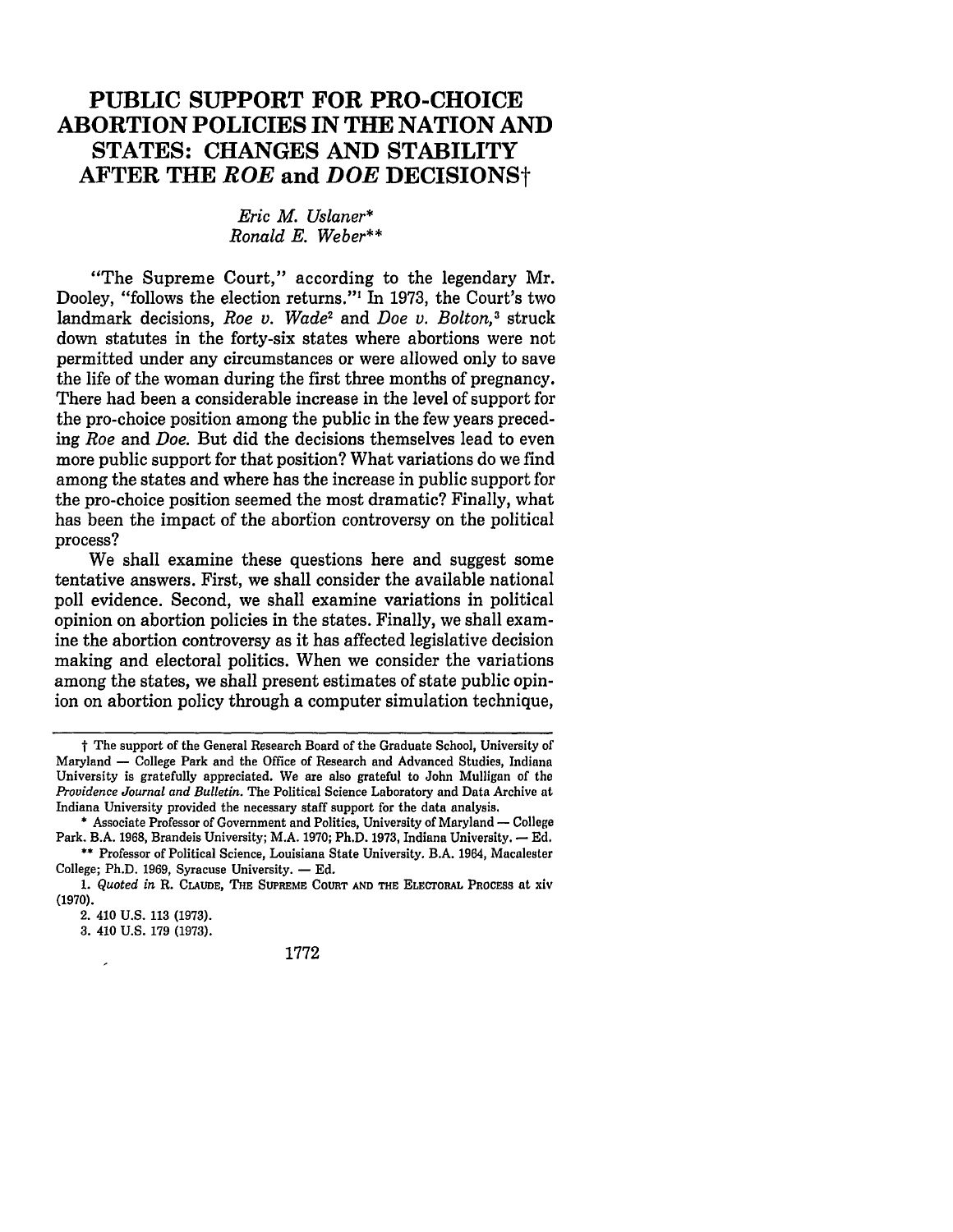developed by the second author and refined jointly by us, which permits us to get approximate figures on state opinions from national surveys.

We cannot establish any causal relationship between increasing support for the pro-choice position and the Court's 1973 rulings. The level of public support was increasing in the late 1960s and early 1970s. As we shall see below, it is not evident that a majority (or even a plurality) supported the pro-choice position by 1973. Even by early 1974, the margin of preference for that position was small enough to have resulted only from sampling error in the Gallup surveys.

We would not expect a leveling-off of the increase in public support for the pro-choice position after the *Roe* and *Doe* decisions, which altered "the law of the land." One of the critical characteristics of political leadership is the ability to elicit support from the public on controversial issues. Presidents have come to rely upon this "rallying around the flag" by the public almost as a requisite for making bold policy initiatives, particularly on foreign policy.4 Once an initiative has been taken, public support increases dramatically. Presidents often reach their highest levels of popularity in the polls following such bold decisions, even if those decisions are later viewed as quite wrong.<sup>5</sup> A bad idea becomes a good one once it has been adopted as national policy. The Cambodian incursion of 1970 provides one of the most striking examples of public response to presidential leadership. A Gallup poll taken shortly before the action showed only seven percent supporting such a move. After President Nixon ordered the incursion, the support level rose to fifty percent.<sup>6</sup>

We shall consider below the reasons why there has not been a similar increase in support for the pro-choice position. But we turn first to an examination of the national poll data.

# *National Abortion Opinion Polls*

There is a vast amount of public opinion data on abortion policy. Unfortunately, few comparisons across these data sets can be made because of differences in question wording. Some questions are as direct as: Should abortions be legal during the first

6. *See* J. SPANIER & E. UsLANER, How AMERICAN FOREIGN PouCY Is MADE 94 (2d ed. 1978).

<sup>4.</sup> *See* J. MUELLER, WAR, PRESIDENTS, AND PUBuc· OPINIONS 53, 211 (1973).

<sup>5.</sup> *Id.*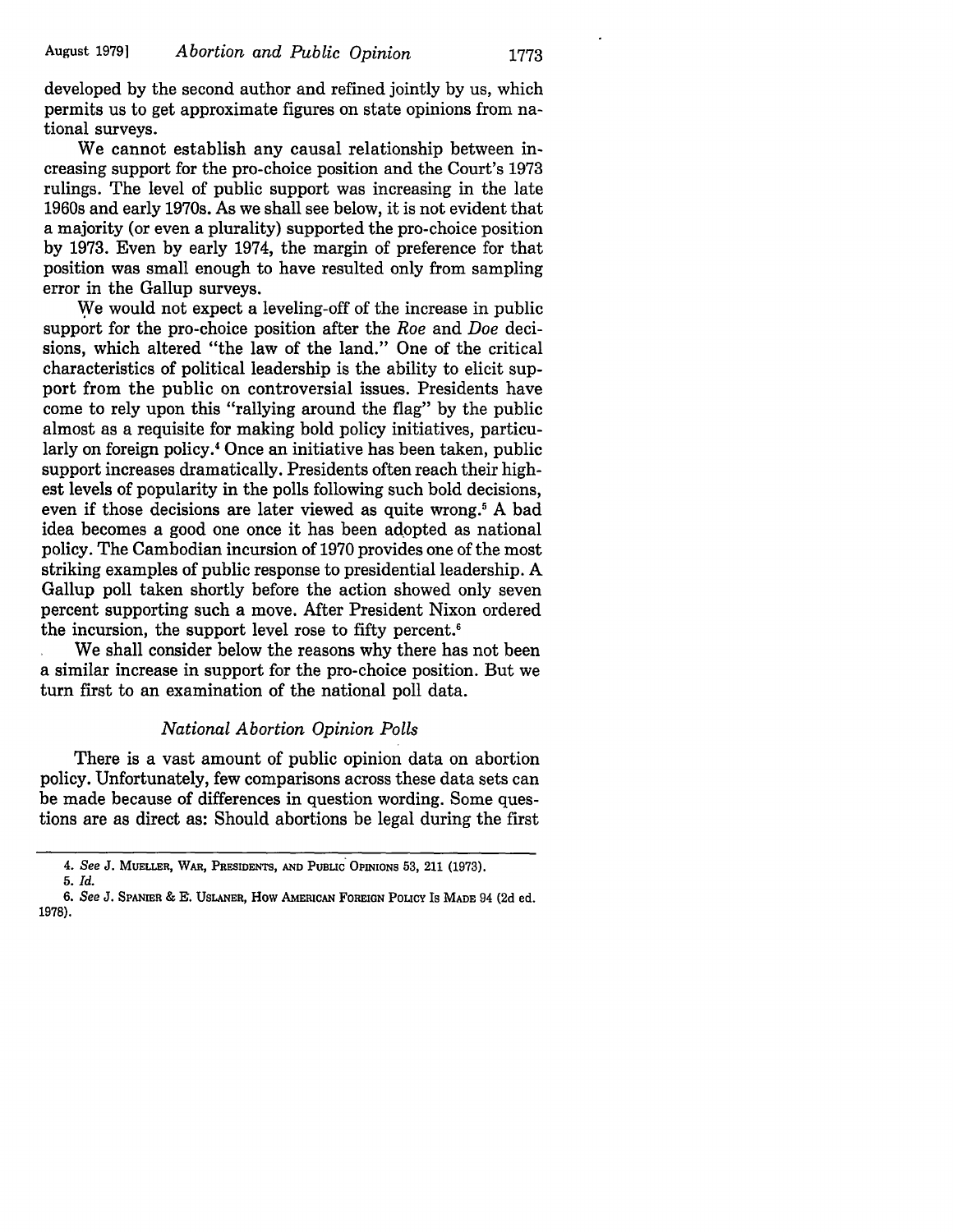three months of pregnancy? Others cite the *Roe* and *Doe* rulings of the Court. Still others concentrate on the conditions under which the respondent might support legal abortions. Yet another group involves the question of a constitutional amendment to prohibit abortions. Clearly, we cannot draw inferences across all of these questions.

There is some consistency among sets of questions. Perhaps the most useful for overall comparison is a series of similar Harris questions asked from June 1972 to March 1979 and presented in Table 1 below. Before 1973, the surveys asked respondents whether they would favor legalized abortions during the first four months of a pregnancy; beginning in 1973, the questions mentioned the Court action and asked whether the respondent agreed or disagreed with the decisions permitting abortions during the first three months of pregnancy. Aside from the mention of the Court, the later questions were very similar to the earlier ones. We see in the table a drop in support for the pro-choice position in August 1972 and a sharp rise in support after *Roe* and *Doe* in April 1973. Comparing the April 1973 to the June 1972 responses, however, we find little evidence of a shift, and hence we cannot dismiss the possibility that the August survey had more error in it than the June survey. We see minor increments in support for the pro-choice position until August 1976, when the percentage favoring that alternative reached almost sixty percent and the size of the undecided group almost doubled. The August 1977 survey almost completely restored the balance found in the April 1976 poll. Finally, the most recent survey indicates that the prochoice position now has the strongest level of public support (sixty percent) that it has had since the *Roe* and *Doe* decisions. The Harris results thus suggest that there has been some incremental rise in support for the pro-choice position, but that the Court decisions did not set off a steady increase in support for legalized abortions. Particularly in light of the 1973 change in question wording (specifically citing the Court's decisions), we would have expected a much larger increase in support for the pro-choice position if there were a process of legitimization at work; furthermore, we would also have expected a more *continuous* growth of support for that position.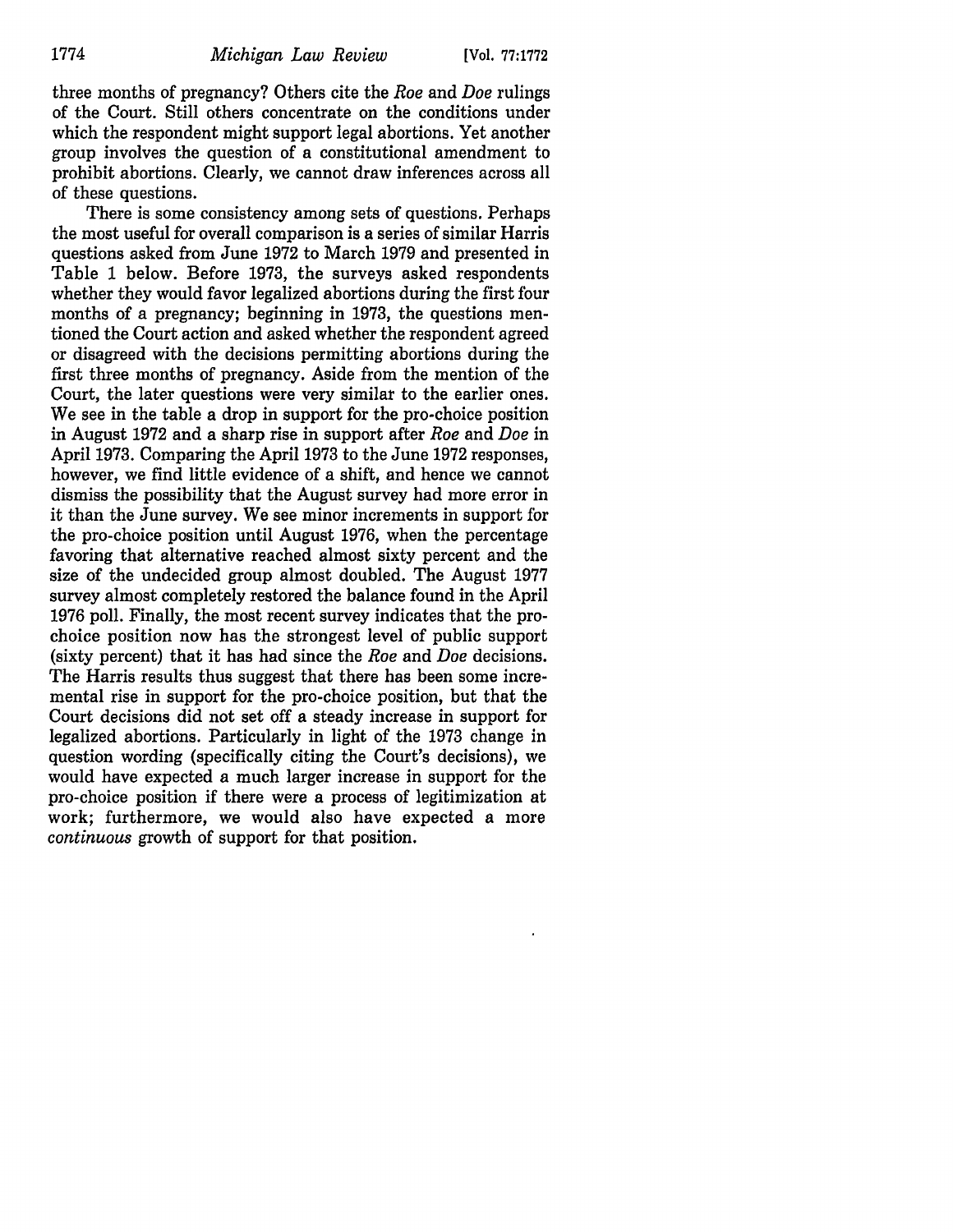#### TRENDS IN PUBLIC OPINION ON ABORTION LEGALIZATION, 1972-1979 (Harris Polls)

|        |                   | Favor | Oppose | Not Sure |
|--------|-------------------|-------|--------|----------|
| June   | 1972a             | 48%   | 43%    | 9%       |
| August | 1972 <sup>a</sup> | 42    | 46     | 12       |
| April  | 1973b             | 52    | 41     | 7        |
| May    | 1975 <sup>c</sup> | 54    | 38     | 8        |
| April  | 1976 <sup>c</sup> | 54    | 39     | 7        |
| August | 1976 <sup>c</sup> | 59    | 28     | 13       |
| August | 1977 <sup>c</sup> | 53    | 40     | 7        |
| March  | 1979c             | 60    | 37     | , 3      |

Sources: DeBoer, *The Polls: Abortion,* 41 PUB. OPINION Q. 554 (1978); ABC News-Harris Survey, March 5, 1979.d

nThe question was: Do you favor or oppose allowing legalized abortions to take place up to four months of pregnancy?

bThe question was: The U.S. Supreme Court recently decided that state laws which made it illegal for a woman to have an abortion up to three months of pregnancy were unconstitutional, and that the decision on whether a woman should have an abortion up to three months of pregnancy should be left to the woman and her doctor to decide. In general, do you favor or oppose the U.S. Supreme Court decision making abortions up to three months of pregnancy' legal?

 $\text{eSlightly different question:}$  In 1973, the U.S. Supreme Court decided that  $\dots$ .

dWe wish to thank ABC-News, Washington, D.C., for making this release available to us.

Further evidence on the possible impact of the Supreme Court decisions on public attitudes toward the legalization of abortion is provided in Table 2. In a series of annual national surveys conducted from 1972 to 1977, the National Opinion Research Center (NORC), posed questions about the legalization of abortion in six hypothetical situations. The results indicate rather clearly that support for the legalization of abortion in each of the six circumstances increased between the spring of 1972 and the spring of 1973. In addition, the pattern of responses prevailing just after the Court decisions in *Roe* and *Doe* continued in the next four yearly surveys (1974 through 1977). After the Court decisions, almost half of the public supported the most liberal pro-choice option - legal abortion for a mother who wants no more children or a woman who is unmarried and does not wish to marry. Overall, the NORC series of questions suggests that the Court decisions had an impact on public opinion on abortion and that the public is very close to supporting legalization of abortion in the most liberal of circumstances.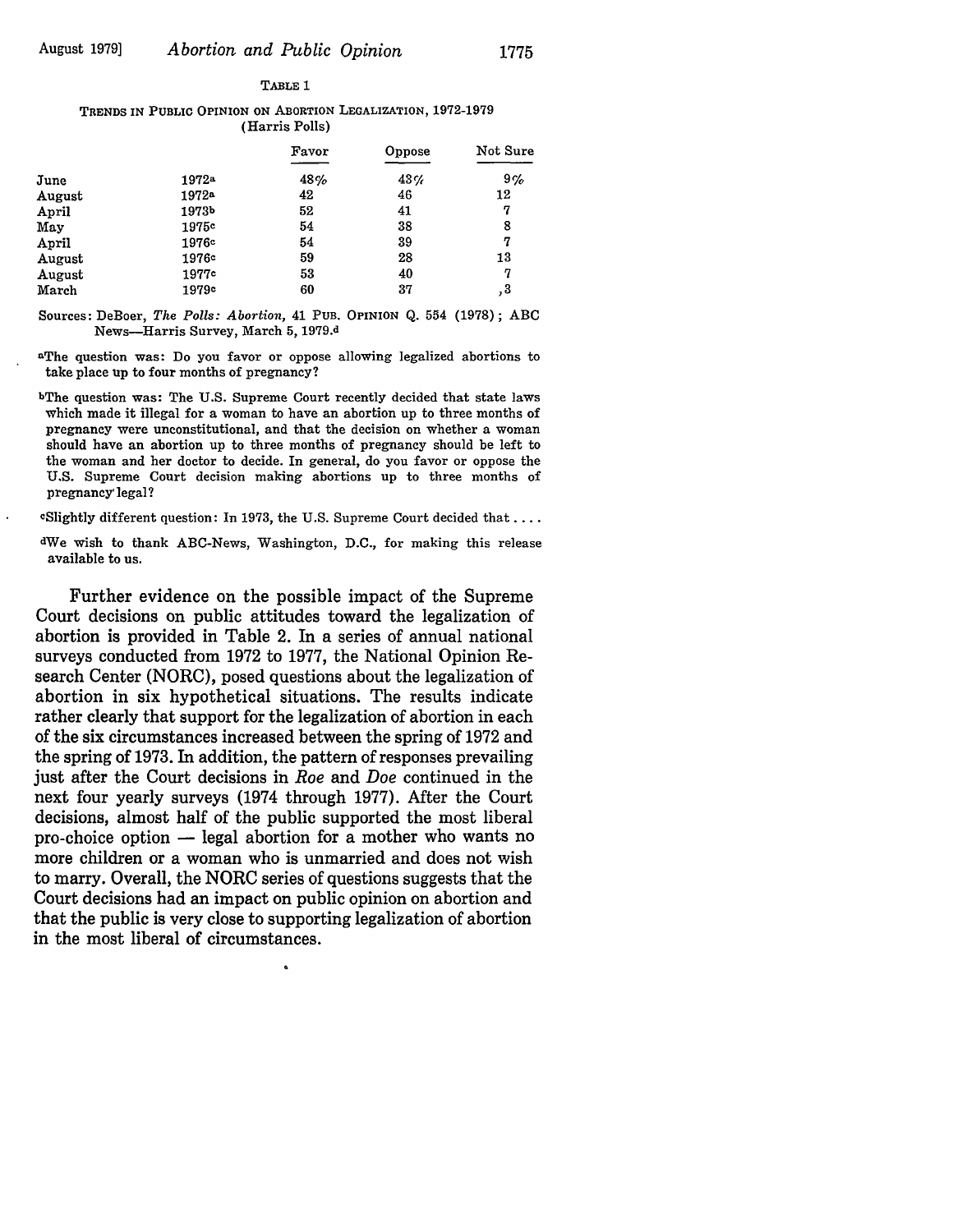#### TRENDS IN PUBLIC OPINION ON ABORTION, 1972-1977

| Reason for<br>Abortion | Response       | 1972 | 1973         | 1974 | 1975 | 1976           | 1977 |
|------------------------|----------------|------|--------------|------|------|----------------|------|
| Defect in the          | Yes            | 74%  | 82%          | 83%  | 80%  | 82%            | 83%  |
| baby                   | No             | 20   | 15           | 14   | 16   | 16             | 14   |
|                        | DK             | 6    | 3            | 3    | 4    | 2              | 3    |
| Mother wants           | $\rm\,Yes$     | 37   | 46           | 45   | 44   | 45             | 44   |
| no more children       | No             | 56   | 51           | 50   | 52   | 52             | 51   |
|                        | DK             | 7    | 3            | 5    | 4    | 3              | 5    |
| Mother's health        | $\mathbf{Yes}$ | 82   | 91           | 90   | 88   | 89             | 88   |
| threatened             | No             | 12   | 8            | 7    | 9    | 9              | 9    |
|                        | DK             | 6    | $\mathbf{1}$ | 3    | 3    | $\overline{2}$ | 3    |
| Family is              | $\rm\,Yes$     | 45   | 52           | 52   | 51   | 51             | 52   |
| very.poor              | No             | 47   | 45           | 43   | 44   | 45             | 45   |
|                        | DK             | 8    | 3            | 5    | 5    | 4              | 3    |
| Pregnancy              | $\mathbf{Yes}$ | 73   | 81           | 83   | 80   | 80             | 80   |
| result of rape         | No             | 19   | 16           | 13   | 16   | 16             | 16   |
|                        | DK             | 8    | 3            | 4    | 4    | 4              | 4    |
| Mother wants           | $\rm Yes$      | 40   | 47           | 48   | 46   | 48             | 47   |
| to remain single       | No             | 52   | 49           | 48   | 49   | 48             | 48   |
|                        | DK             | 8    | 4            | 4    | 5    | 4              | Б    |

Sources: National Opinion Research Center (NORC), *General Social Survey*  1972, 1973, 1974, 1975, 1976, 1977. This table compiles responses to the question: "Please tell me whether or not you think it should be possible for a pregnant woman to obtain a legal abortion if  $\dots$  . 1) there is a strong chance of serious defect in the baby? 2) she is married and does not want any more children? 3) the woman's health is seriously endangered by the pregnancy? 4) the family has a very low income and cannot afford any more children? 5) she became pregnant as a result of rape? 6) she is not married and does not want to marry the man?"

The Harris and NORC survey findings that the public became more pro-choice in the wake of the Court decisions are generally reinforced by a set of Gallup (American Institute of Public Opinion) surveys asking virtually identical questions to the Harris questions from 1969 until 1974. The Gallup surveys, however, suggest that the movement of the public toward legalizing abortion was already under way just before the announcement of the Court decisions in *Roe* and *Doe:The* three Gallup surveys were taken in November 1969, December 1972,7 and March 1974.

<sup>7.</sup> AIPO 861 was administered in early December 1972, and not in January 1973, as is often noted.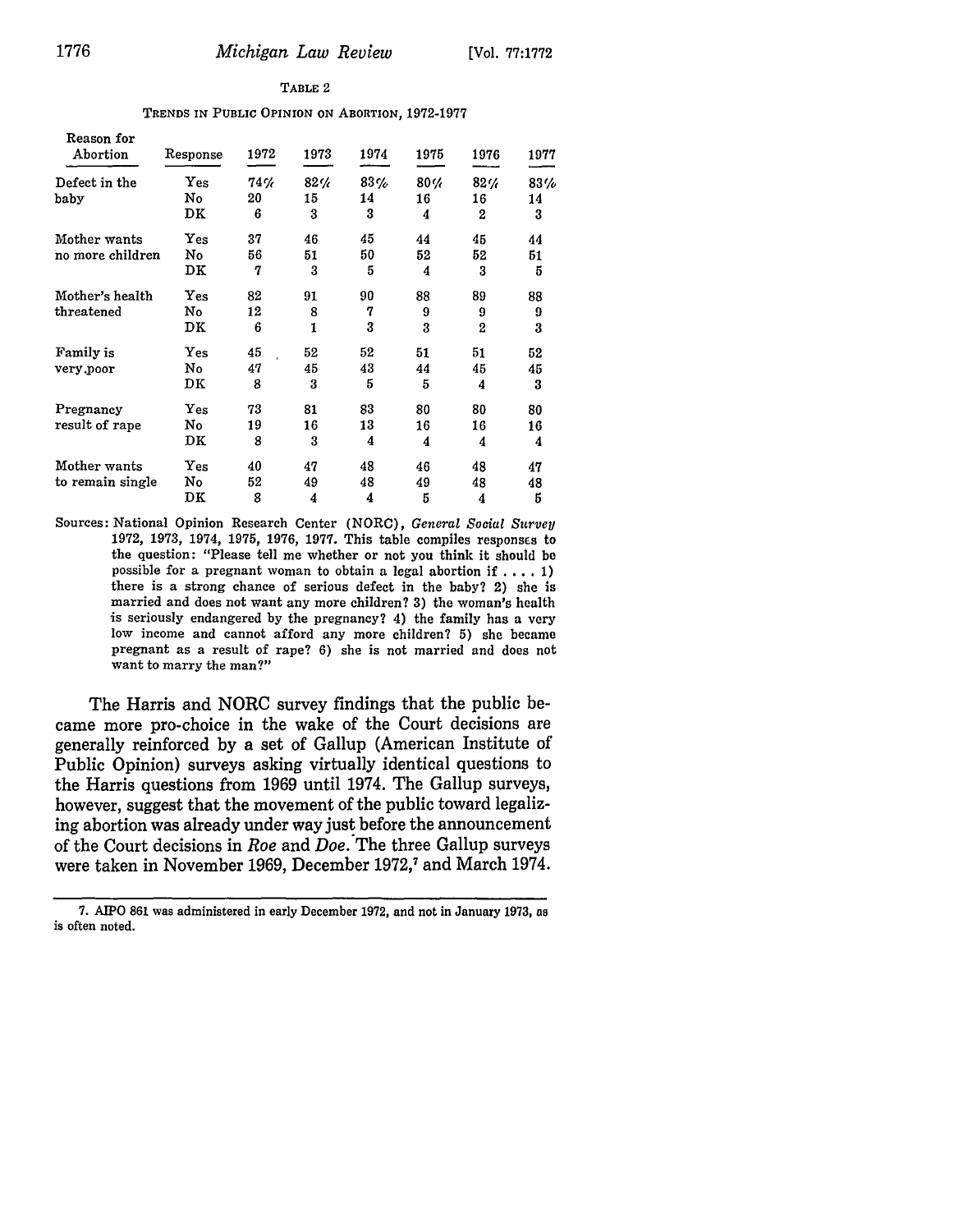These Gallup polls showed a sharp increase in support for the prochoice position from 1969 to December 1972 (a month before the *Roe* and *Doe* decisions), and considerably less change from 1972 to 1974. In 1969, 40% of the respondents favored legal abortions, compared to 50% opposed and 10% with no opinion. The respective figures for late 1972 were 46%-45%-9%. There was hardly a clear plurality favoring the pro-choice position; the  $1\%$  margin could easily have been due to sampling error. However, there did seem to be a substantial increase in support for legal abortions across most major demographic variables. These data are presented in Table 3 below. In 1974, there was a barely noticeable shift of one percent toward the pro-choice position (46-47), with 9% unsure. There were few dramatic changes in support levels from 1972 to 1974, despite the fact that the Court decisions had "legitimized" legal abortions during the first three months of pregnancy. <sup>8</sup>

#### TABLE 3

TRENDS IN PUBLIC OPINION ON ABORTION LEGALIZATION, 1969-1974 Percent Favoring Pro-Choice Position in Gallup Polls

| 11/69             | 12/72 | 3/74 | Change:<br>1969-1972 | Change:<br>1972-1974 | Change:<br>1969-1974 |
|-------------------|-------|------|----------------------|----------------------|----------------------|
| 40                | 46    | 47   | $+6$                 | $+1$                 | $+7$                 |
| 58                | 63    | 67   | $+5$                 | $+4$                 | $+9$                 |
| 37                | 44    | 44   | $+7$                 | 0                    | $+7$                 |
| 31                | 30    | 25   | $-1$                 | $-5$                 | $-6$                 |
| Under 30 years 46 | 55    | 55   | $+9$                 | $\bf{0}$             | $+9$                 |
| 39                | 48    | 44   | $+9$                 | $-4$                 | $+5$                 |
| 38                | 39    | 43   | $+1$                 | $+4$                 | $+5$                 |
| 40                | 45    | 48   | $+5$                 | $+3$                 | $+8$                 |
| 31                | 36    | 32   | $+5$                 | $-4$                 | $+1$                 |
| 40                | 49    | 51   | $+9$                 | $+2$                 | $+11$                |
| 40                | 44    | 43   | $+4$                 | $-1$                 | $+3$                 |
|                   |       |      |                      |                      |                      |

Sources: Gallup Opinion Index (February 1973 and April 1974)

8. A preliminary analysis of the responses in the Center for Political Studies (University of Michigan) 1972 and 1976 national surveys to an identical question on the circumstances under which legalized abortions should be permitted reveals a pattern of no aggregate change in public attitudes on abortion before and after the Supreme Court decisions. In both 1972 and 1976, about 41% preferred the pro-choice position under the circumstances posed in the survey. However, a cross-tabulation of the responses to the same question by members of a panel of individuals who were interviewed in both 1972 and 1976 indicates that a substantial amount of change in opinion on abortion legalization occurred in the period that included the Court decision. A total of 40% of the panel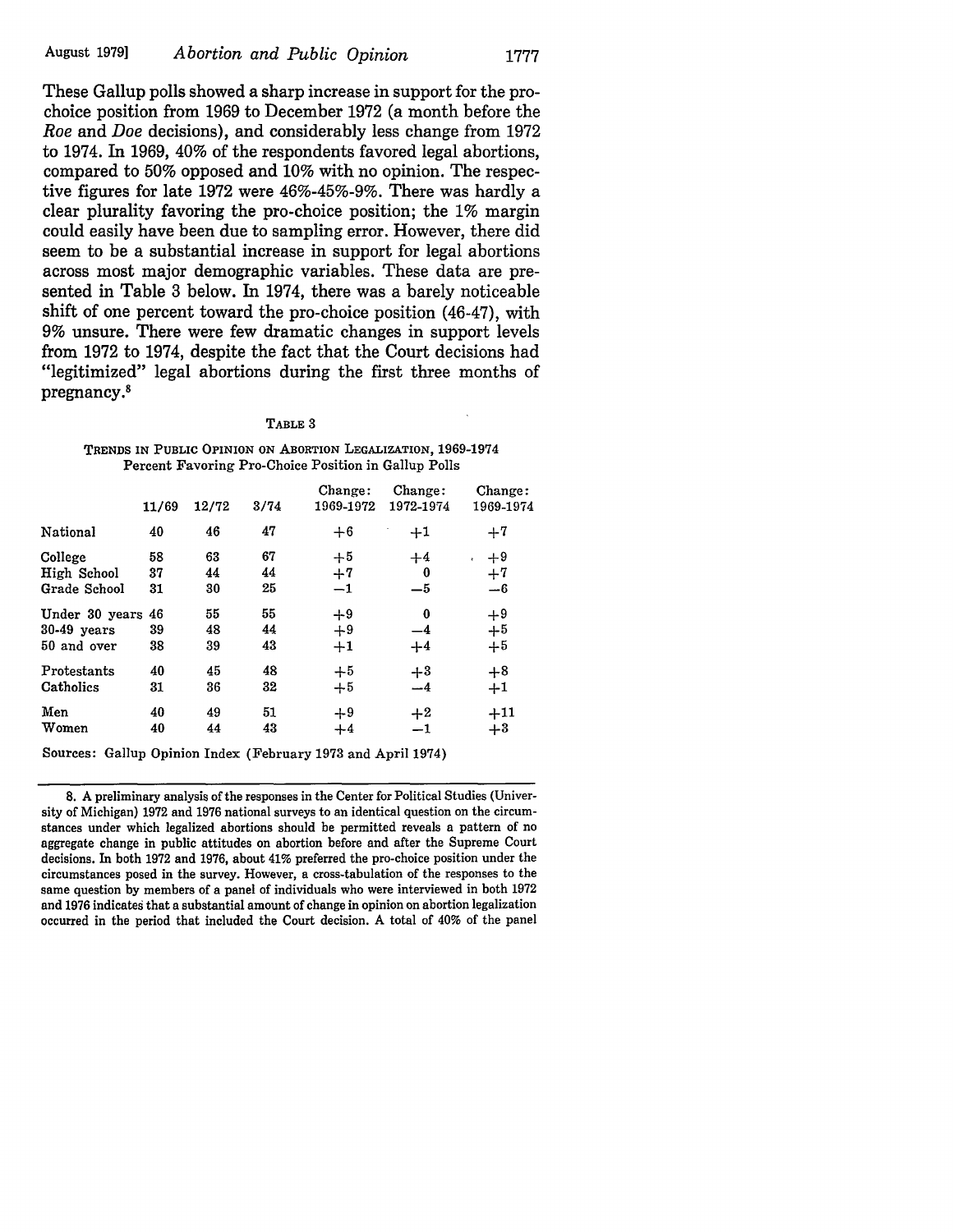Examining Table 3 in some greater detail, we find that between 1969 and 1974 there were marked increases in most demographic groups' support for abortion. The largest increase reported in that table is for men (+11%), compared to a very modest rise of 3% for women. Nine percent gains were registered for college-educated respondents and those under thirty, while Protestants increased their support by 8%. There was a drop in support only among respondents who had finished only grade school, while Catholic support did not change much in the aggregate over the entire time span. When we consider the relative magnitudes of the changes over the six-year period, we find that the most dramatic shifts occurred from 1969 to 1972, before the Court decisions. Only the age group of fifty and older and the college educated group registered gains of as much as 4% from 1972 to 1974; support among those with a grade school education dropped 5%, while that among the 30- to 49-year-olds, like that among Catholics, dropped 4%. These changes are relatively modest compared to the shifts found between 1969 and 1972. All of the increase in support among high school graduates and those under thirty came in the earlier period. Of the ten demographic groups considered in Table 2, eight had larger shifts {up or down) in the earlier period than in the later years. Thus, it does seem that the Court's  $decisions$  "followed the election returns"  $-$  or at least the poll data. Indeed, an amicus curiae brief was filed by pro-choice forces in the *Roe v. Wade* case, and Justice Brennan specifically cited changing public opinion in his concurring opinion.

The abortion issue did not play a major role in electoral politics in the late 1960s and early 1970s. In fact, the *Roe* and *Doe*  decisions took many politicians by surprise. In following public opinion, however, the Court could not have been oblivious to the rising level of public support for abortion among the traditionally middle-of-the-road groups in the electorate. This "silent majority" (also called "the unpoor, the unblack, and the unyoung") became significantly more pro-choice in the early 1970s. Comparing the Gallup poll results in Table 3 with other demographic breakdowns from Harris polls in June 1972 and February 1973, we note that the greatest increases in support for the pro-choice position came from the following groups: younger voters (before the Court decisions); older voters (after the Court decisions); resi-

changed opinion on the proper circumstances under which legalized abortions should be permitted, with about half of the 40% moving in the pro-choice direction and the other half going in the pro-life direction.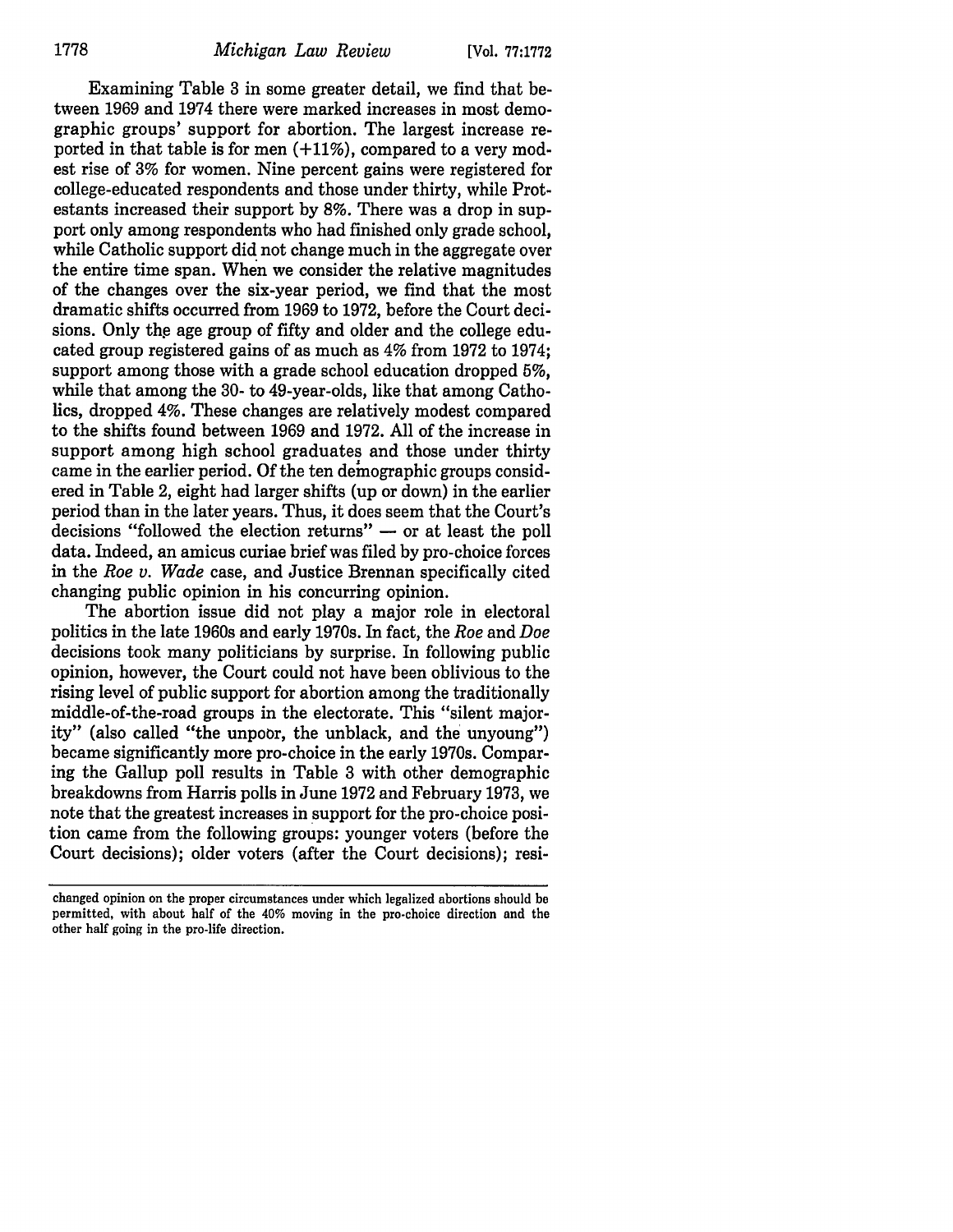dents of the Midwest and the South, and particularly residents of small towns; whites; middle-income workers; men; the college educated; Protestants and Jews; and Republican identifiers. Not all of these groups were part of any "silent majority"; nor were these groups the strongest supporters of legalized abortions. What is important about them is that they had the greatest *increases*  in support. The poor, the blacks, the independent voters, the city dwellers, the suburbanites, the affluent, and those residing on the two coasts already had strong majorities supporting the prochoice position and hence were not seriously affected by the Court's decisions. But the groups listed above were moving toward a new center on abortion policy and the Court not only followed national opinion, it stepped out considerably in front of it.

Two groups' opinions are particularly noteworthy: those of women and Catholics. The Gallup and Harris polls cited above indicate that men have been more supportive of abortion than women from the mid-1960s to the late 1970s.<sup>9</sup> On this issue, the women's movement does not reflect the views of most American women. Nevertheless, the gap between male and female support for at least some abortions seems to be narrowing. Women are now as likely as men to support abortions during the first trimester for many reasons that have been included in polls: when the life of the woman is endangered, when the pregnancy has been caused by rape or incest, when the woman might suffer physical damage from the pregnancy, when the woman's mental health is endangered, and when the woman cannot afford to support the child. Women are somewhat more supportive of abortion than men if there is a chance that the baby might be deformed. Yet most women maintain that life begins at conception and the differences between male and female beliefs on that issue are both large  $(15{\text -}20\%)$  and stable over time.<sup>10</sup>

It is hardly surprising to note that Catholics have been less supportive of legalized abortions than most other demographic groups. The Gallup surveys summarized in Table 3 do show an increase in support for the pro-choice position between 1969 and 1972 of a magnitude equal to that found for Protestants. After *Roe* 

<sup>9.</sup> *See* DeBoer, *The Polls: Abortion,* 41 PUB. OPINION Q. 553 (1978); Blake, *The Abortion Decisions: Judicial Review and Public Opinion,* in ABORTION: NEW DIRECI'IONS FOR Poucv RESEARCH 51 (1977); Manier, *Abortion and Public Policy in the U.S.: A Dialectical Examination of Expert Opinion, in ABORTION: NEW DIRECTIONS FOR POLICY RESEARCH 1* (1977); *Gallup Opinion Index,* July 1975, and April 1978.

<sup>10.</sup> Blake, *supra* note 9, at 65.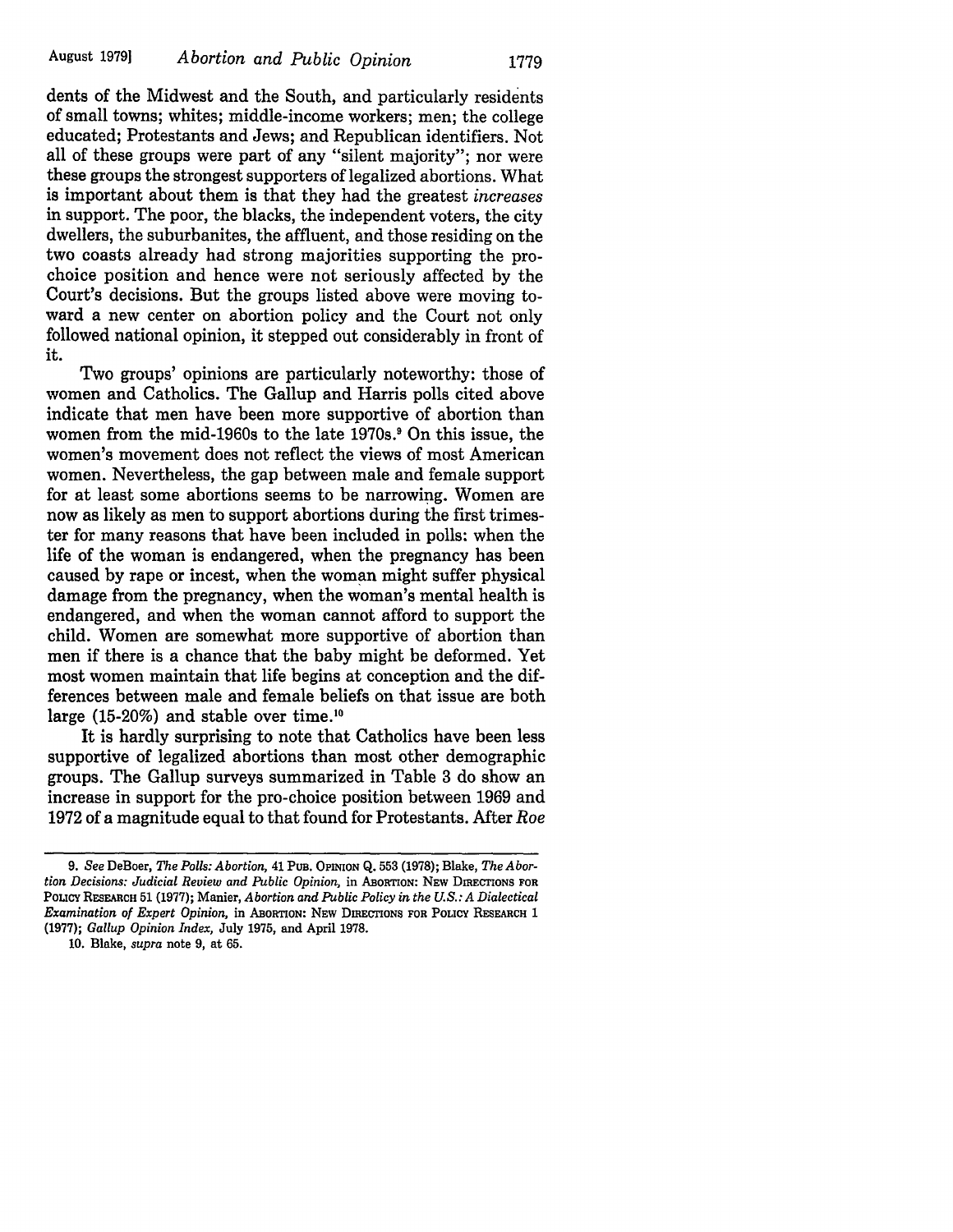and *Doe,* many Catholics reverted to their former opposition, no doubt reinforced by the strong stand taken by the Church on the Court decisions. The bulk of Catholic opposition seems to come, not surprisingly, from Catholic women, whose objections to abortions have been strong and consistent.<sup>11</sup> Catholic men have become somewhat more pro-choice, but remain much less so than non-Catholic males. In 1974, white Catholic men were 12% less supportive of abortion whenever the parents do not want another child than white non-Catholic men. The gap between white Catholic and non-Catholic women was about the same (13%), but the level of opposition among both groups of white women was higher than it was for white men.

Judith Blake wonders whether what she calls a basically "conservative" public opinion on most aspects of abortion policy may undermine the legitimacy of the Court and of the pro-choice activists themselves. 12 The Court misrepresented public opinion, she maintains, undermining the legitimacy of the decision and of any efforts by the bureaucracy to implement it. While *Roe* and *Doe* clearly followed the *trend* in the early 1970s, they went far beyond the actual level of public support for abortion.

The abortion policies of *Roe* and *Doe* have not been legitimized. We have not seen substantial increases in public support for abortion after the Court decisions; instead, we have witnessed a hardening of positions by many who were opposed to abortions. The issues have become increasingly salient rather than resolved.

We have examined the patterns of support for and opposition to abortion within the national public, but we need to turn to variations across the fifty states. The states will be the major battlegrounds for abortion policy in the 1980s.

### *Variations in Abortion Opinions Among the States*

To obtain a survey sample that would give results within 3% of the true population's opinions at least 95% of the time, we would need to interview approximately 1500 people. This would amount to interviewing 75,000 respondents to make generalizations about each of the fifty states. We must rule out such an approach on at least two grounds: (1) the cost would simply be prohibitive, and (2) even if we could gather the data, the number of cases obtained for the nation would be extremely difficult to

<sup>11.</sup> *Id.* at 67.

<sup>12.</sup> *Id.* at 80-81.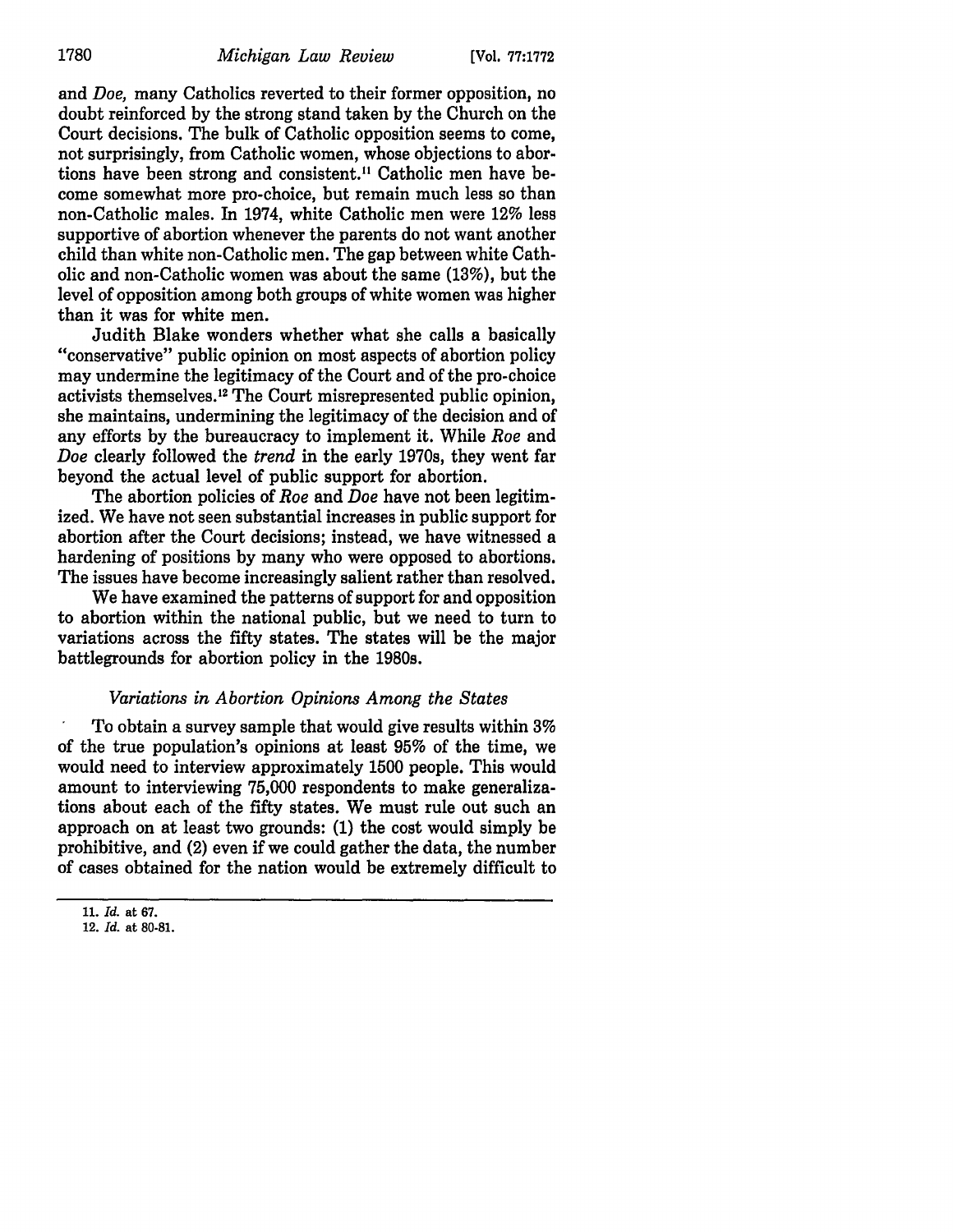analyze (the computer time alone needed for analysis would be astronomical). It is important, nevertheless, to study abortion policies at the state level because that is where most decisions are made. We also want to study all fifty states, not just a subset. There do not appear to be any satisfactory criteria for selecting a "representative" sample of states. Virtually without fail, studies of selected states include the home state of the investigation it may be interesting, but it rarely is representative.

In 1960, Pool, Abelson, and Popkin made the first attempt to estimate public opinion state by state from national surveys. Working under contract with the Democratic party, they dubbed themselves the "Simulmatics" project. 13 Their approach assumed that an individual's vote or attitude is basically determined by the social groups and political party with which that individual identifies. They created a set of 480 "voter-types," from which they constructed "synthetic electorates" for the states. Their approach assumed that the difference between Maine and New York is not truly a difference between inhabitants of the two states as such, but a difference in the proportions of different voter-types who make up each state. 14 Overall, the Simulmatics team had considerable success in predicting the putcome of the 1960 election and was only somewhat less successful in the Johnson landslide four years later.

These results led Weber and his associates to develop a more general computer simulation approach to estimate constituency opinion in the states. 15 The National Center for Health Statistics of the Public Health Service simultaneously developed a similar model in 1968 to create synthetic state estimates of disability from data in the National Health Survey. 16 Weber's model was similar to that of the Simulmatics project, although it used 960 different voter-types.<sup>17</sup> The initial simulations employed region, occupation, size of place of residence, race, sex; age, and religion as the demographic determinants of the voter-types. A revision of the simulation methodology for the 1970s replaced sex and

<sup>13.</sup> I. PooL, R. ABELSON, & S. PoPKIN, CANDIDATES, IssUES, AND STRATEGIES: A COM-PUTER SIMULATION OF THE 1960 AND 1964 ELECTIONS (1965).

<sup>14.</sup> *Id.* at 40-41.

<sup>15.</sup> R. WEBER, PUBLIC POLICY PREFERENCES IN THE STATES (1971); Weber, Hopkins, Mezey, & Munger, *Computer Simulation of State Electorates,* 36 PUB. OPINION Q. 549 (1972).

<sup>16.</sup> NATIONAL CENTER FOR HEALTH STATISTICS, SYNTHETIC STATE ESTIMATES OF DISABILITY (1968).

<sup>17.</sup> R. WEBER, *supra* note 15; Weber, Hopkins, Mezey & Munger, *supra* note 15.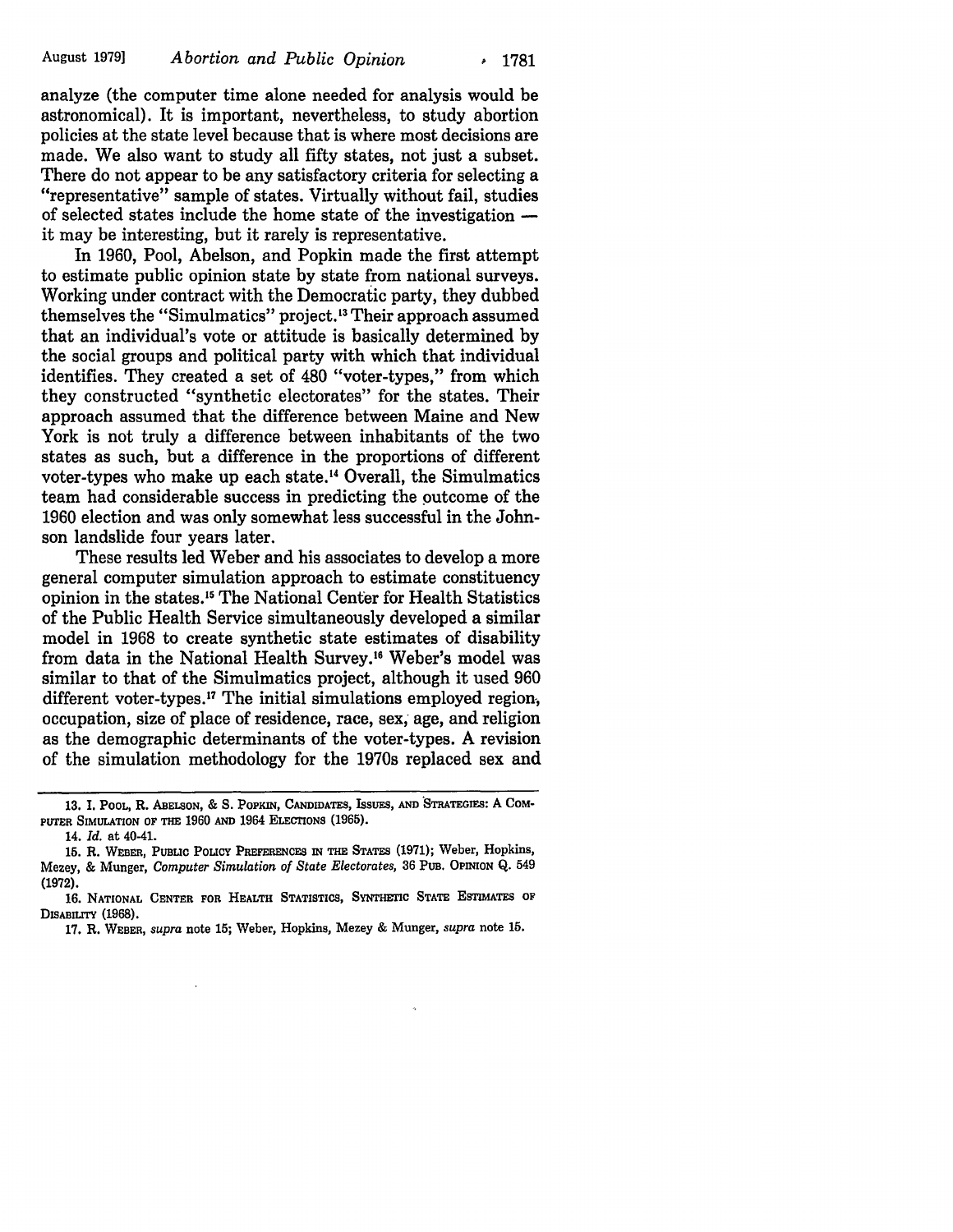occupation with education and income as demographic variables. Both versions used a simple additive cross-tabulation approach with a "control" for region. The simulations were validated with state data on education (earlier work) and election results (both simulations). Overall, the various statistical criteria in the validation were well met; the earlier work accounted for slightly more than half of the variance in state-level voting returns, while the revised simulation accounted for approximately 70% of the variation in election results. 18 The same method is then used to estimate public opinion within the states.

The simulation methodology has met with fairly widespread acceptance and has been used in work other than our own.<sup>19</sup> Here, we report state estimates of public opinion on abortion policy for 1969 and 1972 *(see* Table 4). The estimates are least reliable for Arizona, Idaho, Nevada, Utah, and Wyoming, which have large Mormon populations. We cannot estimate the division of Mormon opinions directly from the original survey data; hence, Mormons are included along with all other Protestants in the estimation of state-wide opinion. We have, however, refined estimates for the five states with large Mormon populations by making an assumption about the distribution of Mormon opinion on abortion legalization and then adjusting the opinion estimates, depending upon the size of the Mormon population in each state. We assumed that Mormons as a group are very strongly opposed to abortion.

<sup>18.</sup> Montjoy, Weber, & Maggiotto, Estimating Constituency Opinion (unpublished mimeo).

<sup>19.</sup> Hinckley, *Incumbency and the Presidential Vote in Senate Elections: Defining Parameters of Subpresidential Voting,* 64 AM. POLITICAL Set. REV. 836 (1970); Sutton, *The States and the People: Measuring and Accounting for 'State Representativeness',* 5 POLITY 451 (1973); Rose, *National and Local Forces in State Politics: The Implications of Multi• Level Policy Analysis,* 67 AM. POLITICAL Ser. REv. 1162 (1973); Hopkins, *Opinion Publics and Support for Public Policy in the American States,* 18 AM. J. POLITICAL Ser. 167 (1974); Fry, *An Examination of the Relationship Between Selected Electoral Characteristics and State Redistributive Efforts,* 18 AM. J. POLITICAL Ser. 421 (1974); Sullivan & Minns, *Ideological Distance Between Candidates: An Empirical Examination,* 20 AM. J, POLITICAL SCI. 439 (1976); A. SCHNEIDER, OPINIONS AND POLICIES IN THE AMERICAN STATES: THE ROLE OF POLITICAL CHARACTERISTICS 3 (Sage Professional Papers in American Politics 1976); Cook, *Public Opinion and Federal Judicial Policy,* 21 AM. J. POLITICAL Ser. 247 (1977); Kritzer, *Political Correlates of the Behavior of Federal District Judges: A 'Best Case' Analysis,* 40 J. PoL. 25 (1978); Erikson, *Constituency Opinion and Congressional Behav*ior: A Reexamination of the Miler Stokes Representation Data, 22 Am. J. POLITICAL SCI. 511 (1978). Sutton & Wilson, *Opinion-Policy Congruence: State Regimes and State Regime Differences,* 5 PoL. METHODOLOGY 127 (1978).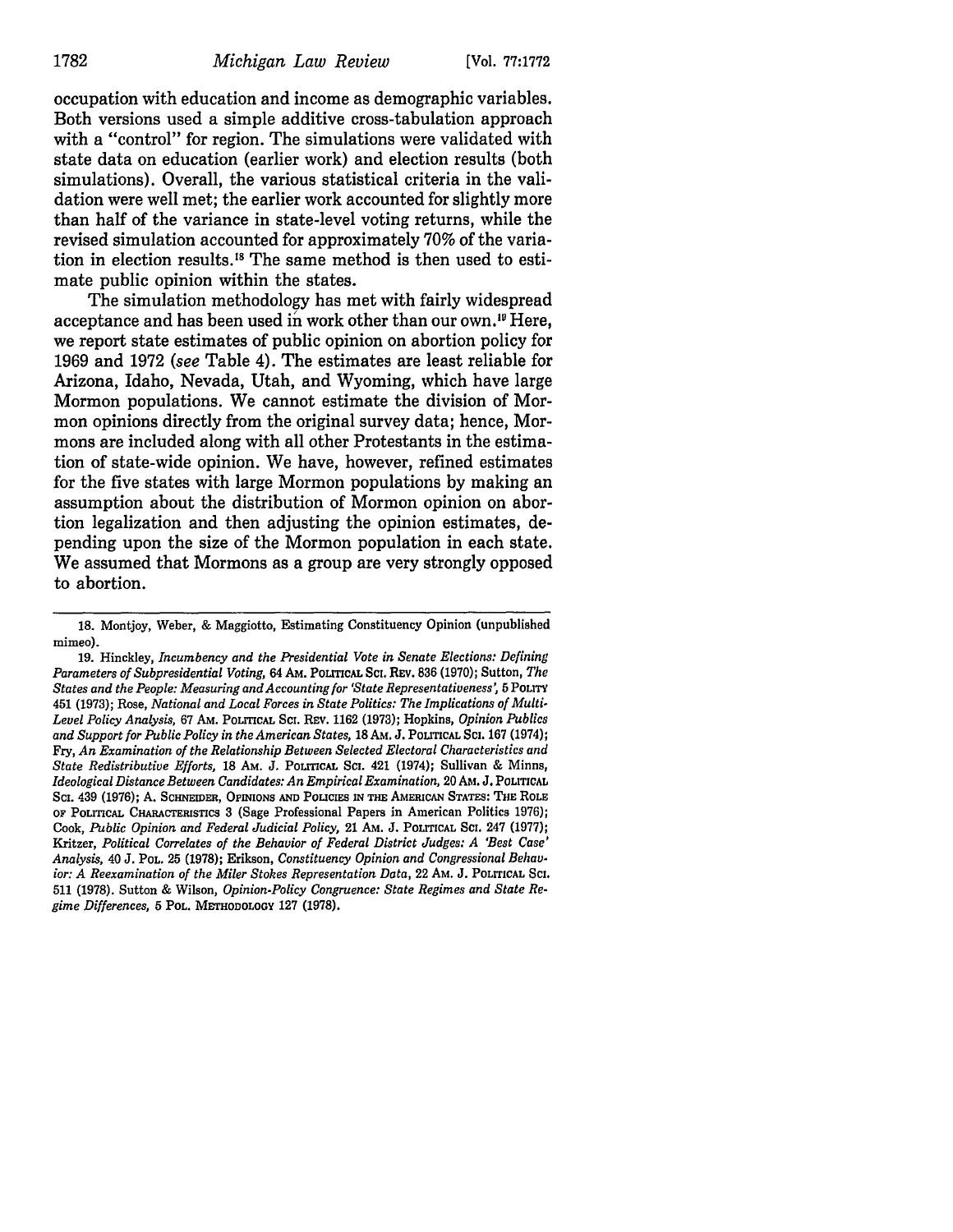ESTIMATED POLICY PREFERENCES BY STATE ON ABORTION ON DEMAND IN FIRST THREE MONTHS OF PREGNANCY (1969 AND 1972)

|                      |            | 1969        |                    |            | 1972        |                    |
|----------------------|------------|-------------|--------------------|------------|-------------|--------------------|
| State                | Favor<br>H | Oppose<br>% | No<br>Opinion<br>% | Favor<br>H | Oppose<br>H | No<br>Opinion<br>% |
| ALABAMA              | .247       | .667        | .085               | .272       | .633        | .096               |
| $\mathtt{ALASKA}$    | .532       | .364        | .103               | .695       | .261        | .045               |
| ARIZONA              | .478       | .396        | .128               | .600       | .341        | .060               |
| ARKANSAS             | .231       | .677        | .092               | .250       | .649        | .102               |
| CALIFORNIA           | .533       | .354        | .114               | .669       | .277        | .055               |
| COLORADO             | .516       | .369        | .116               | .657       | .286        | .057               |
| CONNECTICUT          | .447       | .441        | .113               | .489       | .415        | .096               |
| <b>DELAWARE</b>      | .449       | .441        | .110               | .495       | .402        | .103               |
| FLORIDA              | .402       | .484        | .114               | .349       | .532        | .119               |
| <b>GEORGIA</b>       | .252       | .666        | .081               | .284       | .622        | .094               |
| <b>HAWAII</b>        | .508       | .365        | .127               | .645       | .306        | .050               |
| <b>IDAHO</b>         | .406       | .473        | .122               | .517       | .416        | .067               |
| ILLINOIS             | .398       | .492        | .110               | .403       | .514        | .082               |
| INDIANA              | .390       | .497        | .113               | .401       | .507        | .092               |
| IOWA                 | .386       | .500        | .114               | .395       | .511        | .093               |
| KANSAS               | .395       | .493        | .111               | .408       | .499        | .093               |
| KENTUCKY             | .338       | .530        | .133               | .280       | .595        | .124               |
| <b>LOUISIANA</b>     | .216       | .693        | .091               | .237       | .679        | .084               |
| MAINE                | .442       | .442        | .116               | .490       | .404        | .106               |
| MARYLAND             | .422       | .477        | .101               | .388       | .505        | .108               |
| <b>MASSACHUSETTS</b> | .433       | .444        | .113               | .478       | .425        | .097               |
| MICHIGAN             | .380       | .509        | .112               | .388       | .526        | .086               |
| <b>MINNESOTA</b>     | .384       | .503        | .113               | .395       | .517        | .088               |
| MISSISSIPPI          | .223       | .686        | .091               | .232       | .669        | .099               |
| MISSOURI             | .379       | .502        | .119               | .375       | .530        | .094               |
| <b>MONTANA</b>       | .474       | .402        | .124               | .602       | .335        | .064               |
| NEBRASKA             | .387       | .500        | .113               | .396       | .511        | .093               |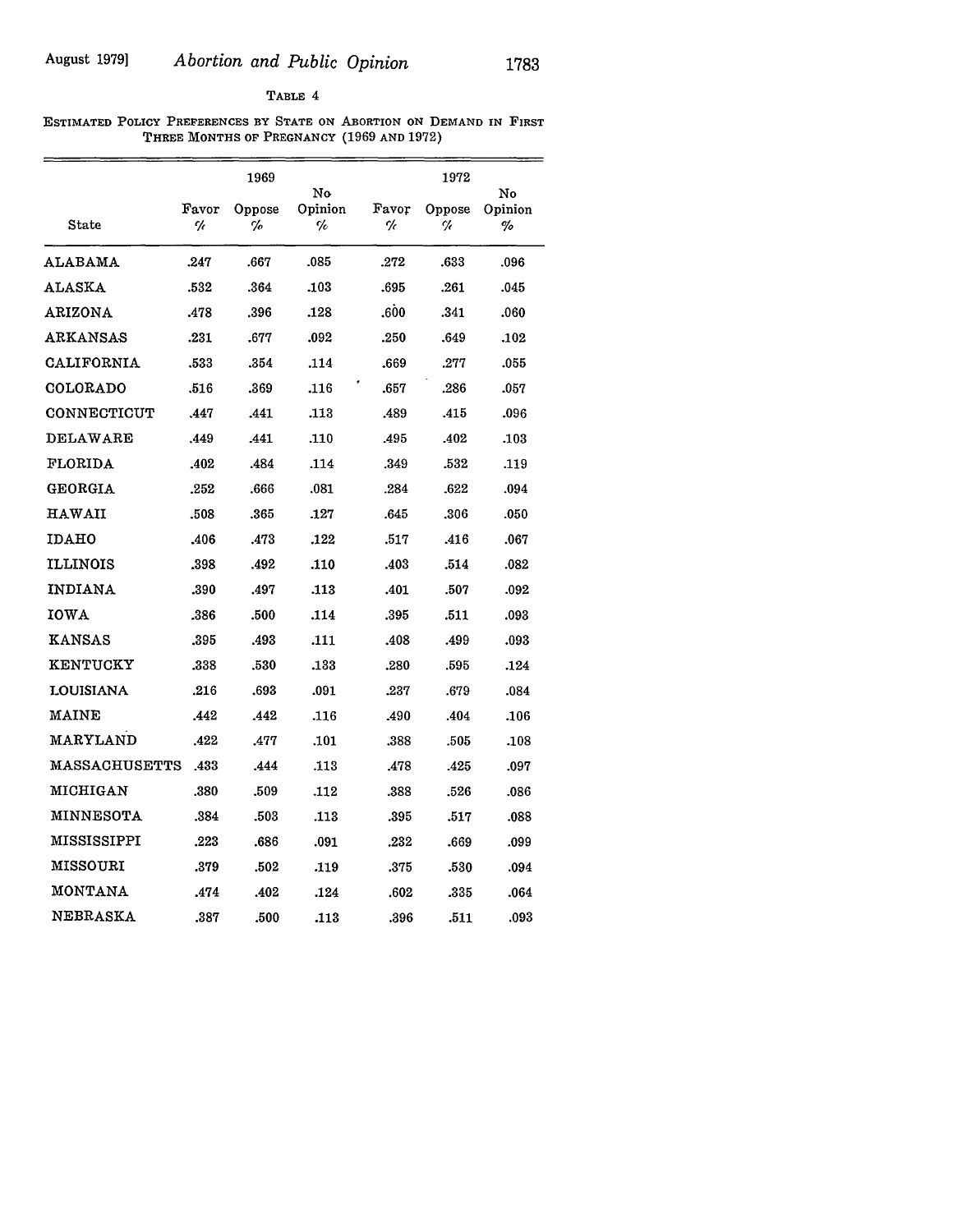ESTIMATED POLICY PREFERENCES BY STATE ON ABORTION ON DEMAND IN FIRST THREE MONTHS OF PREGNANCY (1969 AND 1972)

|                     |       | 1969   |               |       | 1972   |               |
|---------------------|-------|--------|---------------|-------|--------|---------------|
|                     | Favor | Oppose | No<br>Opinion | Favor | Oppose | No<br>Opinion |
| State               | %     | %      | %             | %     | %      | %             |
| <b>NEVADA</b>       | .494  | .396   | .111          | .635  | .312   | .053          |
| NEW HAMPSHIRE .442  |       | .445   | .113          | .494  | .407   | .099          |
| NEW JERSEY          | .472  | .418   | .109          | .514  | .392   | .094          |
| NEW<br>MEXICO       | .459  | .407   | .134          | .583  | .360   | .057          |
| NEW YORK            | .525  | .374   | .102          | .556  | .349   | .095          |
| NORTH CAROLINA .358 |       | .514   | .128          | .302  | .574   | .124          |
| NORTH DAKOTA        | .347  | .531   | .122          | .346  | .560   | .094          |
| OHIO                | .398  | .491   | .111          | .408  | .505   | .086          |
| OKLAHOMA            | .399  | .485   | .115          | .358  | .523   | .120          |
| <b>OREGON</b>       | .490  | .388   | .122          | .617  | .317   | .066          |
| PENNSYLVANIA        | .459  | .427   | .114          | .498  | .401   | .101          |
| RHODE ISLAND        | .414  | .467   | .120          | .452  | .456   | .092          |
| SOUTH CAROLINA 350  |       | .518   | .133          | .286  | .590   | .124          |
| SOUTH DAKOTA        | .353  | .527   | .120          | .351  | .551   | .098          |
| TENNESSEE           | .365  | .506   | .129          | .309  | .567   | .124          |
| TEXAS               | .393  | .487   | .120          | .354  | .534   | .112          |
| <b>UTAH</b>         | .297  | .592   | .111          | .391  | .550   | .059          |
| <b>VERMONT</b>      | .419  | .465   | .115          | .466  | .428   | .106          |
| VIRGINIA            | .386  | .496   | .117          | .343  | .539   | .118          |
| WASHINGTON          | .501  | .381   | .118          | .638  | .300   | .062          |
| WEST VIRGINIA       | .423  | .443   | .135          | .450  | .432   | .118          |
| WISCONSIN           | .373  | .510   | .117          | .379  | .534   | .087          |
| WYOMING             | .477  | .404   | .118          | .608  | .330   | .062          |

Sources: AIPO 793 (November, 1969) and AIPO 861 (December, 1972). The question wording was: "Would you favor or oppose a law which would permit a woman to go to a doctor to end pregnancy at any time during the first three months?"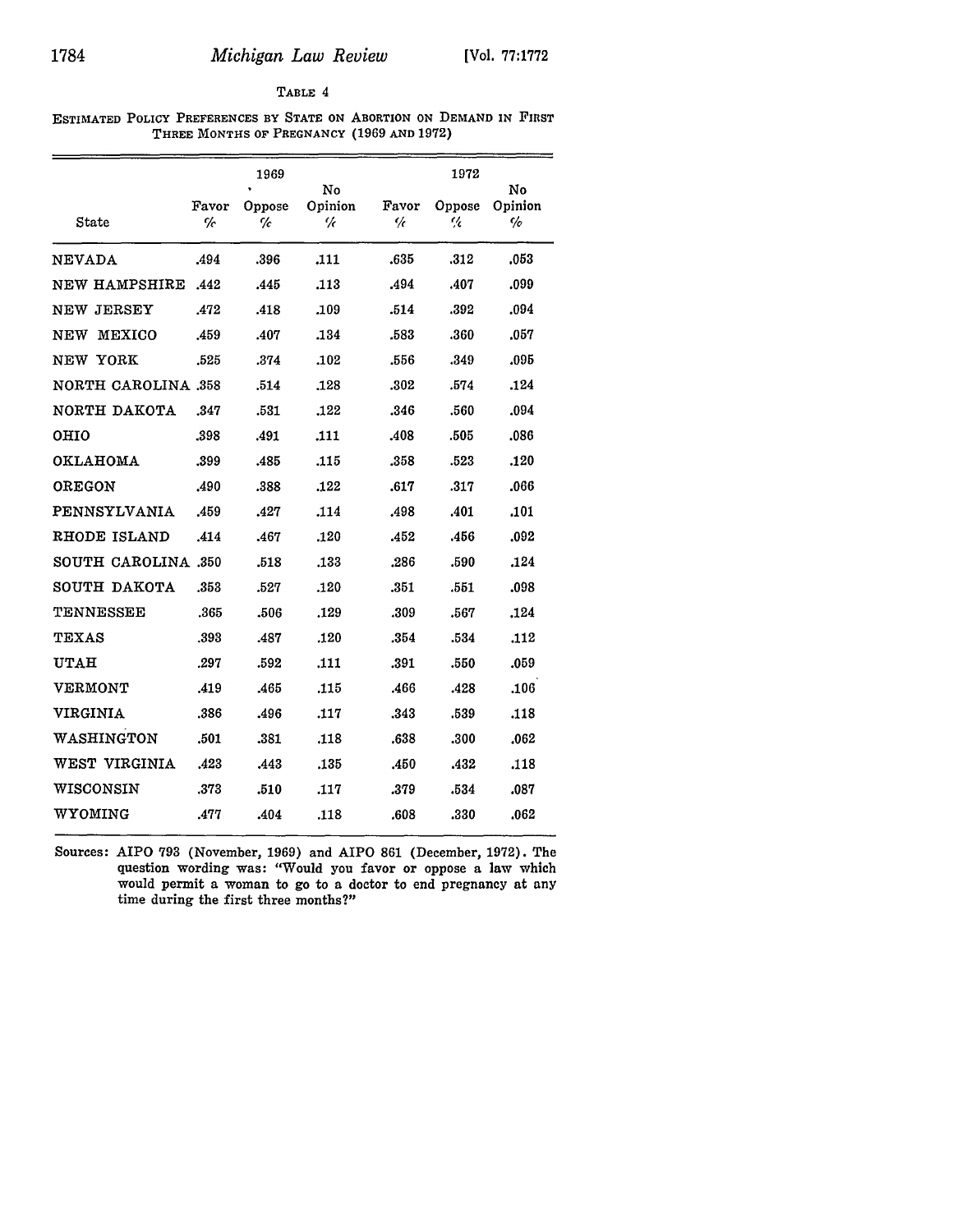As was true for the national public opinion data on abortion policy presented in Table 3, the state public opinion estimates in Table 4 indicate that support for abortion increased in most states between 1969 and 1972. In some states, particularly in the West and the Northeast, the increase was fairly dramatic. In other states, such as those in the Midwest and Deep South, very little movement occurred in either direction. Only in some of the Border South states was there any decline in support for abortion. Less than half the states showed plurality support for abortion in either year, but the number of states supporting abortion legalization increased from 16 in 1969 to 22 in 1972. And no state that supported abortion in 1969 showed less support in 1972.

# *Abortion Policy and Politics*

The *Roe* and *Doe* decisions did not produce a consensus supporting the new "law of the land." Instead, they provoked more activity by both supporters and opponents of abortion. A constitutional amendment prohibiting abortions has been proposed, but has not made much progress. The *Roe* and *Doe* decisions did force virtually all states to reconsider their abortion policies. With outright prohibition of abortions no longer a feasible alternative, the legislatures had to choose among a more limited range of options. The rather complex set of statutes that emerge from these restrictions has defied easy classification. We are still working on scaling procedures to reduce this complexity so that generalizations can be made across the states.

Once abortions could not be banned outright, the center of debate changed. Many abortions for poor women were funded by Medicare and Medicaid programs; abortion opponents sought to cut off such funding, and several states have taken steps in that direction. The fight to deny federal funds for abortions has occupied a great deal of time in the last two Congresses, stalling appropriations bills for the Department of Health, Education, and Welfare for months. The pro-life groups lobbied strenuously on behalf of the efforts of Representatives Henry Hyde (R., Ill.) and Edward Beard (D., R.I.) to forbid federal funding of abortions, and their message was clearly heard in the House of Representatives. The Senate adopted a considerably more pro-choice position, and prolonged periods of stalemate led to a series of compromises that permit continued federal funding for many abortions.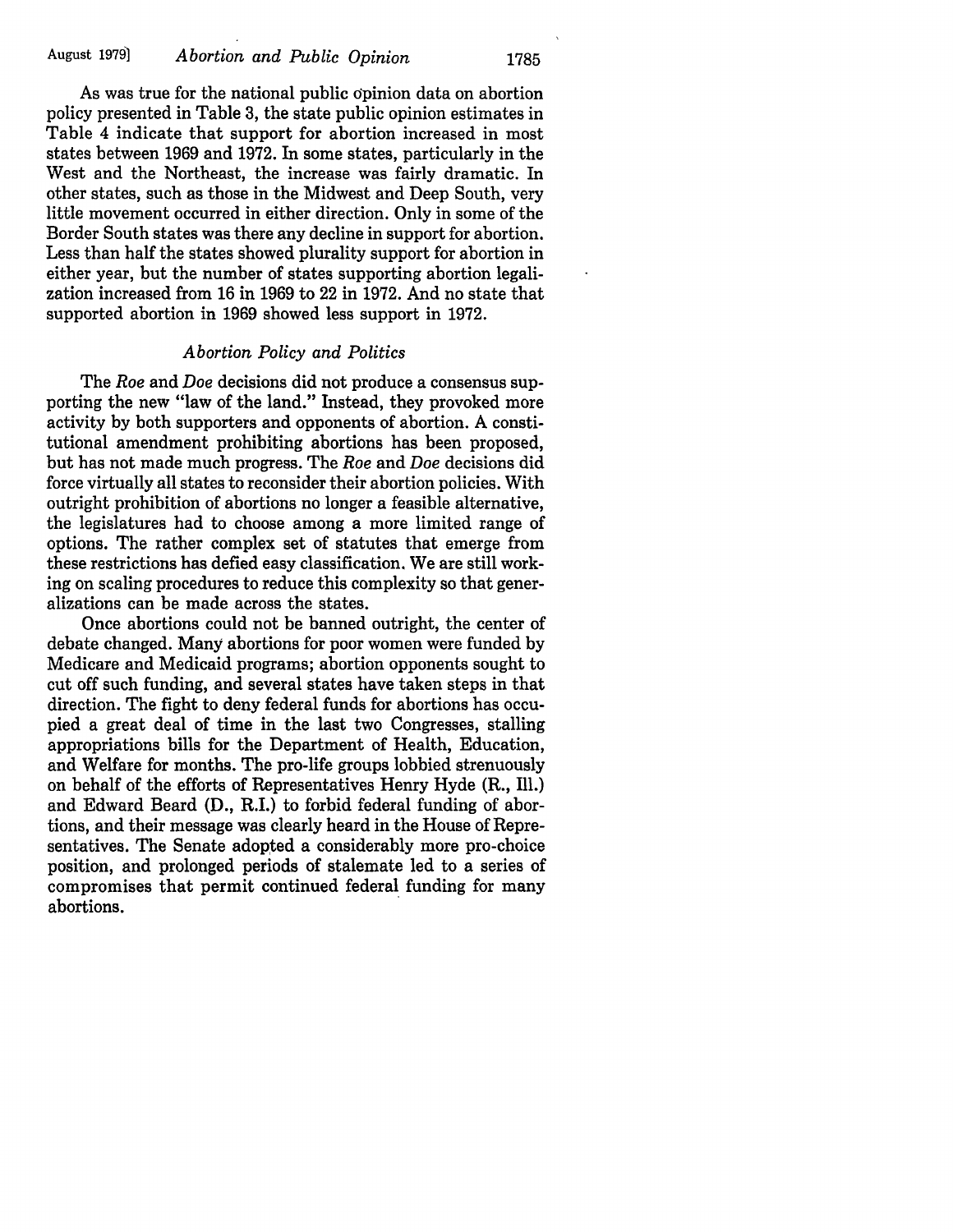What effect has lobbying had on legislative policy? No causal connection is discernible, but there are some indications that these groups have not been as effective as one would expect. Maris Vinovskis and his associates studied two proposals for abortion law reform and one bill about contraceptive information to develop an index of legislative voting on population policies for the lower house of Massachusetts. They found in analyzing roll calls for the 1970 and 1971 sessions that the legislator's religious affiliation and index of liberalism on other issues were the most important determinants of liberalism on population policies.<sup>20</sup> Richardson and Fox, in two studies of a Western Mountain state, report that the religion of legislators was the most powerful predictor of voting on abortion, dwarfing all of the demographic variables used as surrogates for constituency opinion and all other traits of the members; as one might expect, Mormons and Catholics were the more pro-life, while Protestants and Jews tended to be pro-choice.<sup>21</sup> At the national level, a study by Vinovskis indicates that demographic features of the constituency display very weak relationships to legislators' voting on abortion policies in the House of Representatives.<sup>22</sup> Instead, the members' general liberalism is the strongest, and their religion the second strongest, determinant.of House voting on abortion funding. Furthermore, a study by *Congressional Quarterly* indicates that members from heavily Catholic constituencies are not significantly more likely to vote against abortion funding than those from other constituencies; nor is there any strong concern for the political consequences of voting one's conscience. 23 Our own conversations with observers both on and off Capitol Hill (including members) also suggest that the decision on abortion funding is an intensely personal one and is not easily altered by the lobbying of groups on either side.

If the legislative process is not as susceptible to interestgroup pressure as we might have expected on such a volatile issue,

<sup>20.</sup> Vinovskis, Jones, & New, *Determinants of Legislative Voting Behavior on Population Policy: An Analysis of the Massachusetts House of Representatives in 1970 and*  1971, in POPULATION POLICYMAKING IN THE AMERICAN STATES 239 (1974).

<sup>21.</sup> Richardson & Fox, *Religious Affiliation as a Predictor of Voting Behavior on Abortion Reform Legislation,* 11 J. Ser. STIJD. RELIGION 347 (1972); Richardson & Fox, *A Longitudinal Study of the Influence of Selected Variables on Legislators' Voting Behavior on Abortion Reform Legislation,* 14 J. Scr. STIJD. RELIGION 159 (1975).

<sup>22.</sup> Vinovskis, *Interview on Abortion Politics,* 1978, ZERO POPULATION GROWTH NATL. REP. (August, 1978) at 4-5.

<sup>23.</sup> *Abortion: How Members Voted in 1977,* 36 CONG. Q. WEEKLY REP. 258 (1978).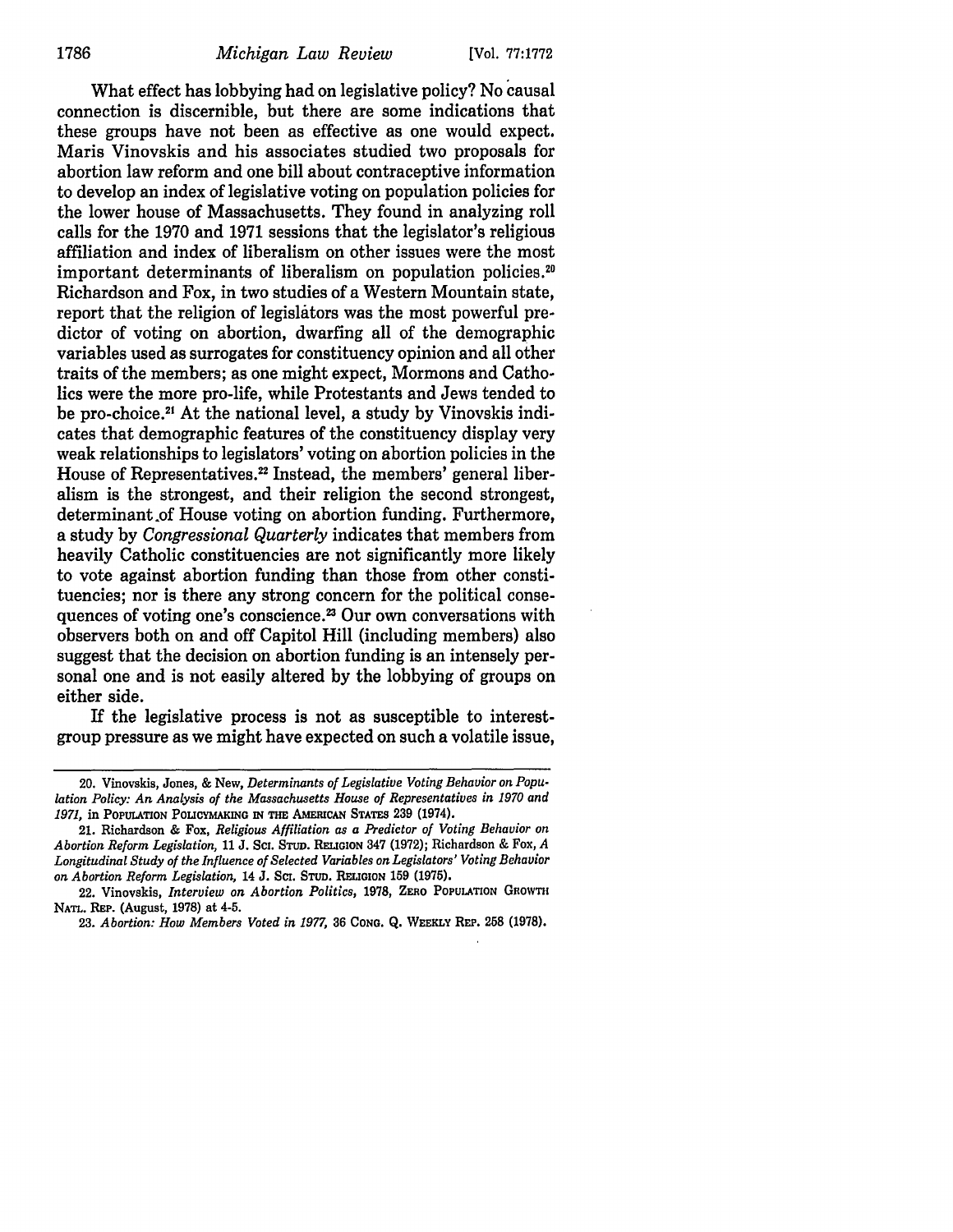can these groups make their voices heard in elections? Pro-life groups have become increasingly active in electoral politics in recent years, endorsing some candidates and working for the defeat of others. Such groups have been given responsibility for the defeat of Senator Dick Clark (D., Iowa) by a relative political neophyte, Roger Jepsen, in 1978. Other defeats have occurred in primaries, most notably the bids of Representative Donald Fraser for the Democratic nomination for Senator in Minnesota and State Senator Minnette Doderer for the Democratic nomination for Lieutenant Governor in Iowa in 1978. All three candidates had been heavy favorites before the elections. There were claims of pro-life victories in other, less certain races as well. However, as with Environmental Action, which bienially selects the most vulnerable "Dirty Dozen" in the Congress as targets for defeat, it is difficult to determine how much contribution the pro-life groups make in any specific election.24 The fourth-place showing of the new Right-to-Life party in the state of New York, dislodging the Liberals from that position, was perhaps one of the most remarkable achievements of the 1978 campaign: the party had not contested state elections before and had only one candidate running in 1978, and the pro-life position had been embraced just as warmly by the third-place Conservative party. The new party's strength was not sufficient, however, to deny reelection to Governor Hugh Carey, a Catholic supporter of state funding for abortions.

One should not discount the effects that pro-choice groups might have had in recent elections, although they are not as well organized or as electorally active as the pro-life groups. It can hardly be denied that the pro-choice groups (both on their own and through other organizations in the women's movement) considerably helped the successful reelection bids of Carey and Indiana Senator Birch Bayh, the latter in 1974.

In many respects the abortion controversy of the 1970s is similar to the busing disputes of the late 1960s and early 1970s. Both the pro-life and anti-busing movements began in reaction to decisions of the Supreme Court. Both activated many people

<sup>24.</sup> Representative James Cleveland, one of the "Dirty Dozen" in 1978, has filed a suit against Environmental Action, claiming that there are at least 100 members of Congress with environmental voting records similar to his. The New Hampshire Republican charged that he was selected because he appeared to be electorally vulnerable (he won anyway) and that the environmental lobby could thus claim a "victory" if he lost, regardless of what might have contributed to the outcome.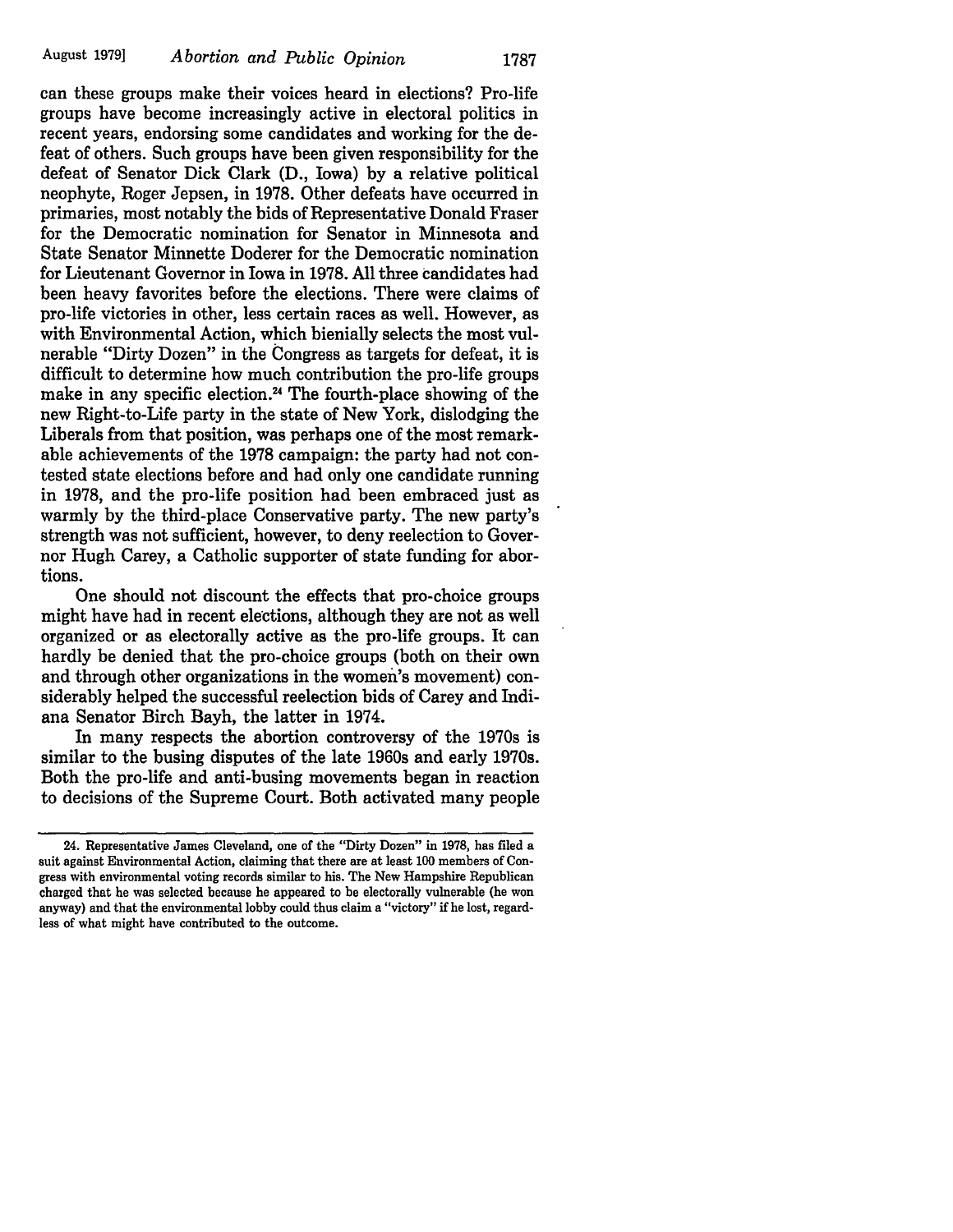who previously had been at the periphery of either electoral or group politics. The two movements each caught on quickly and developed a strong national base. And both groups aroused strong sentiments through the populist appeals of politicians. The antibusing movement rapidly waned in strength; today, it is virtually nonexistent. Is the pro-life movement ultimately headed in the same direction?

It is difficult to give an answer to the question. For all of the similarities in the groups (including the probability of a high degree of overlapping support), some critical differences remain. While both groups have been successful in some electoral contests and neither has been particularly successful in ousting *incumbents* they have opposed, the anti-busing movement depended much more heavily upon electoral politics than has the pro-life movement. In one sense, the political fortunes of the antibusing movement rose and fell with those of former Governor George C. Wallace of Alabama. Relatively few other Democrats followed Wallace's line on busing and many of the Republicans who did so lost office in the Watergate landslide of 1974. Busing was no longer a political issue after the paralysis of Wallace in 1972 and the defeat of the anti-busing Republicans in 1974. The pro-life movement has become more active in electoral politics, but its real strength to date has been organizational. The antibusing movement had a dispersed constituency; if there was no busing in an area, or if busing had won general civic acceptance (as in Jacksonville and Seattle), there was no anti-busing movement to speak of. The busing issue also proved to be of limited appeal as a long-standing concern. Eventually, even the citizens of Boston and Louisville realized that local politics and even school board politics were based upon more fundamental issues than busing. That "law of the land" might not be popular, but at least it is generally accepted.

The pro-life movement, on the other hand, developed in communities all across the country. The support of many religious denominations not only added to the legitimacy of the movement, but also provided critical organizational resources. Perhaps the linkage with religious denominations has been the reason why the pro-life movement, unlike the anti-busing crusade, has not been dominated by a single political leader or even a group of leaders. Neither Hyde nor Beard has become a national political figure. In fact, Beard's tactics in Congress almost got him into serious trouble with President Carter. Although Carter wanted to curb